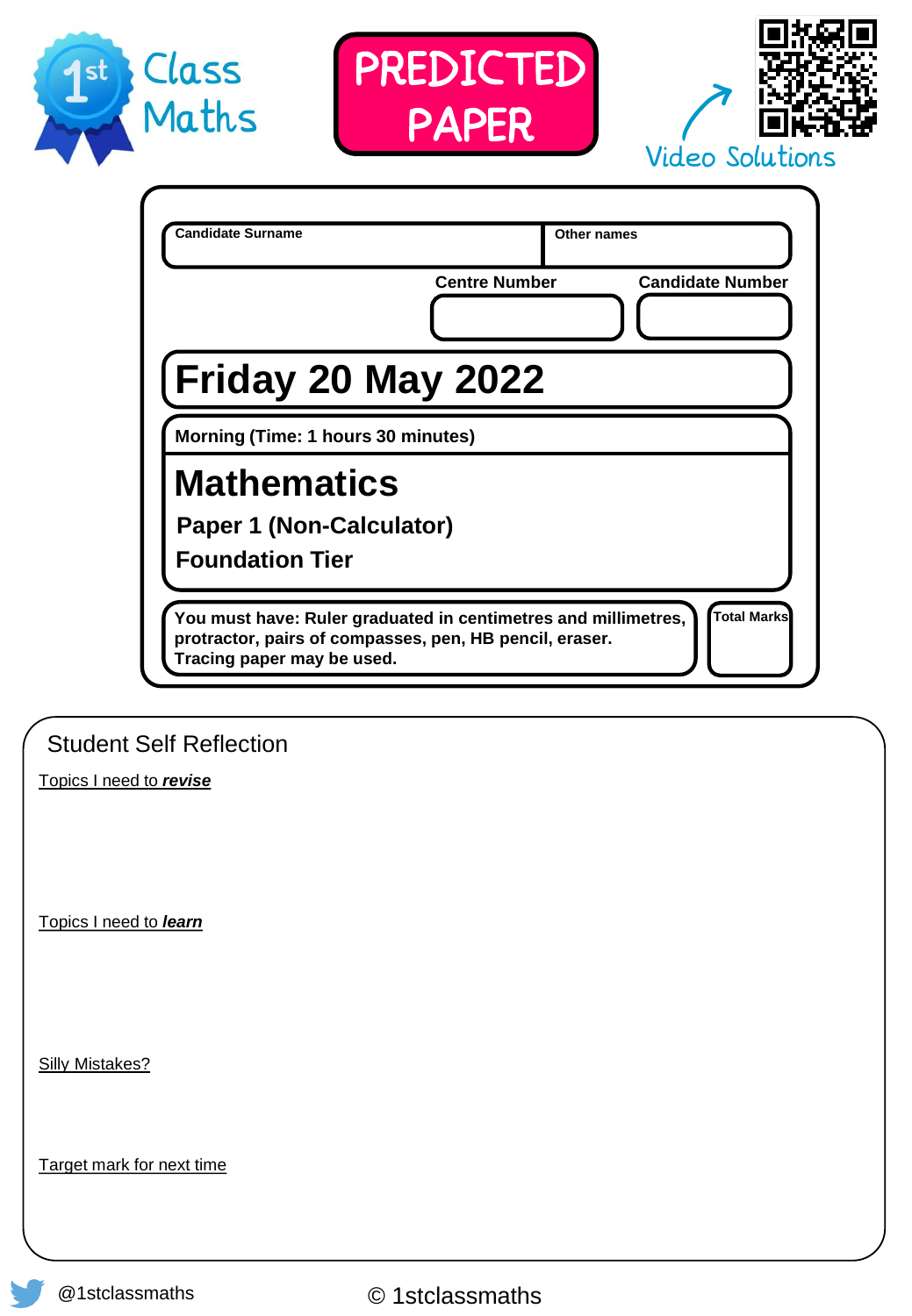

**DO NOT WRITE IN THIS AREA**

**DO NOT WRITE IN THIS AREA** 

**DO NOT WRITE IN THIS AREA**

DO NOT WRITE IN THIS AREA

**DO NOT WRITE IN THIS AREA**

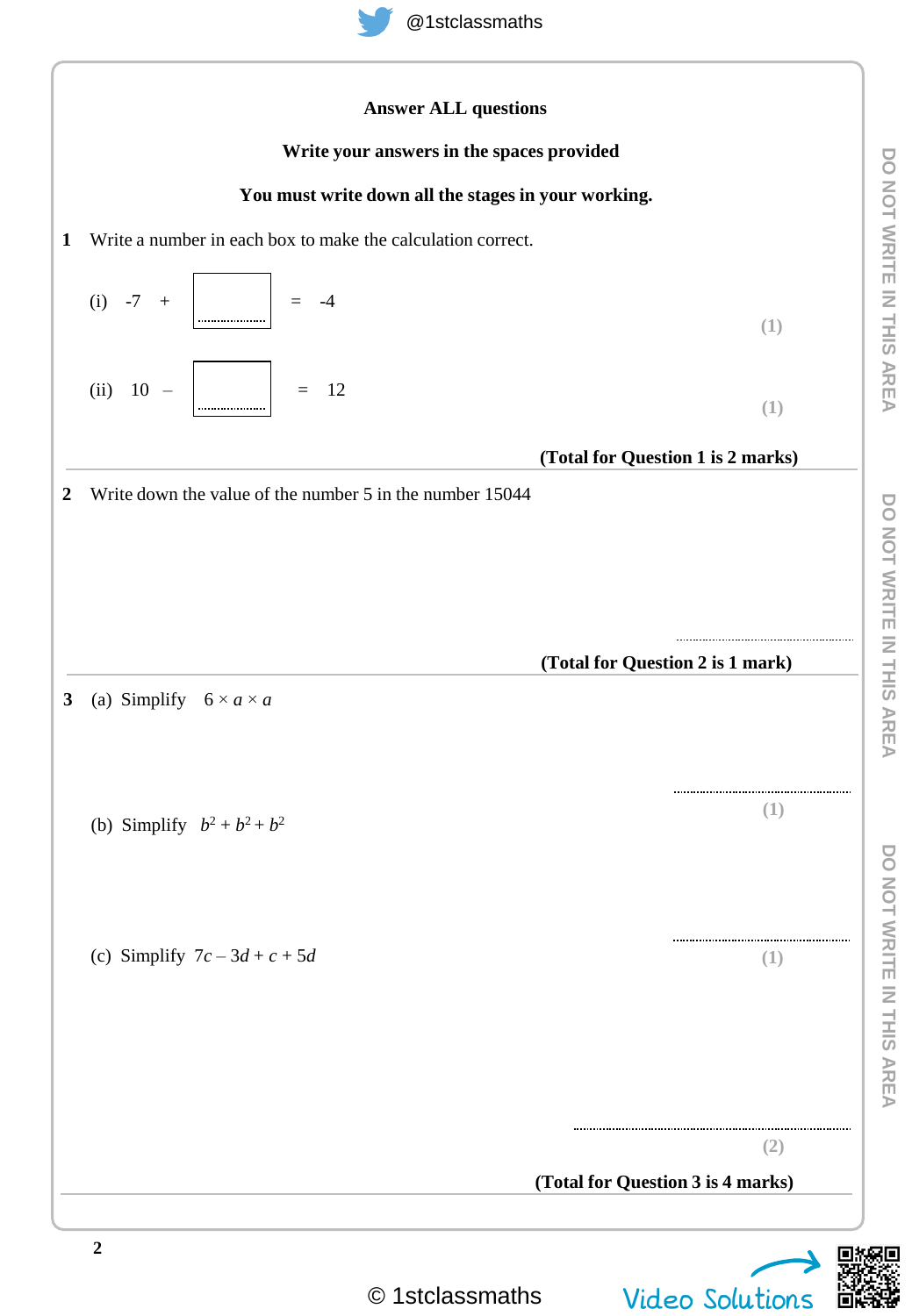**4** Torie collects toy cars of different colours.

The pictogram shows the number of toy cars that she has that she has that are red and that are green.

| Red<br>Blue<br>Yellow |                                                           | Key:<br>represents 4 toy cars |
|-----------------------|-----------------------------------------------------------|-------------------------------|
|                       | (a) Write down the number of red toy cars that Torie has. | <br>ı                         |

Torie has 5 blue toy cars. In total Torie has 21 toy cars.

(b) Use this information to complete the pictogram.

**(3)**

**(Total for Question 4 is 4 marks)**

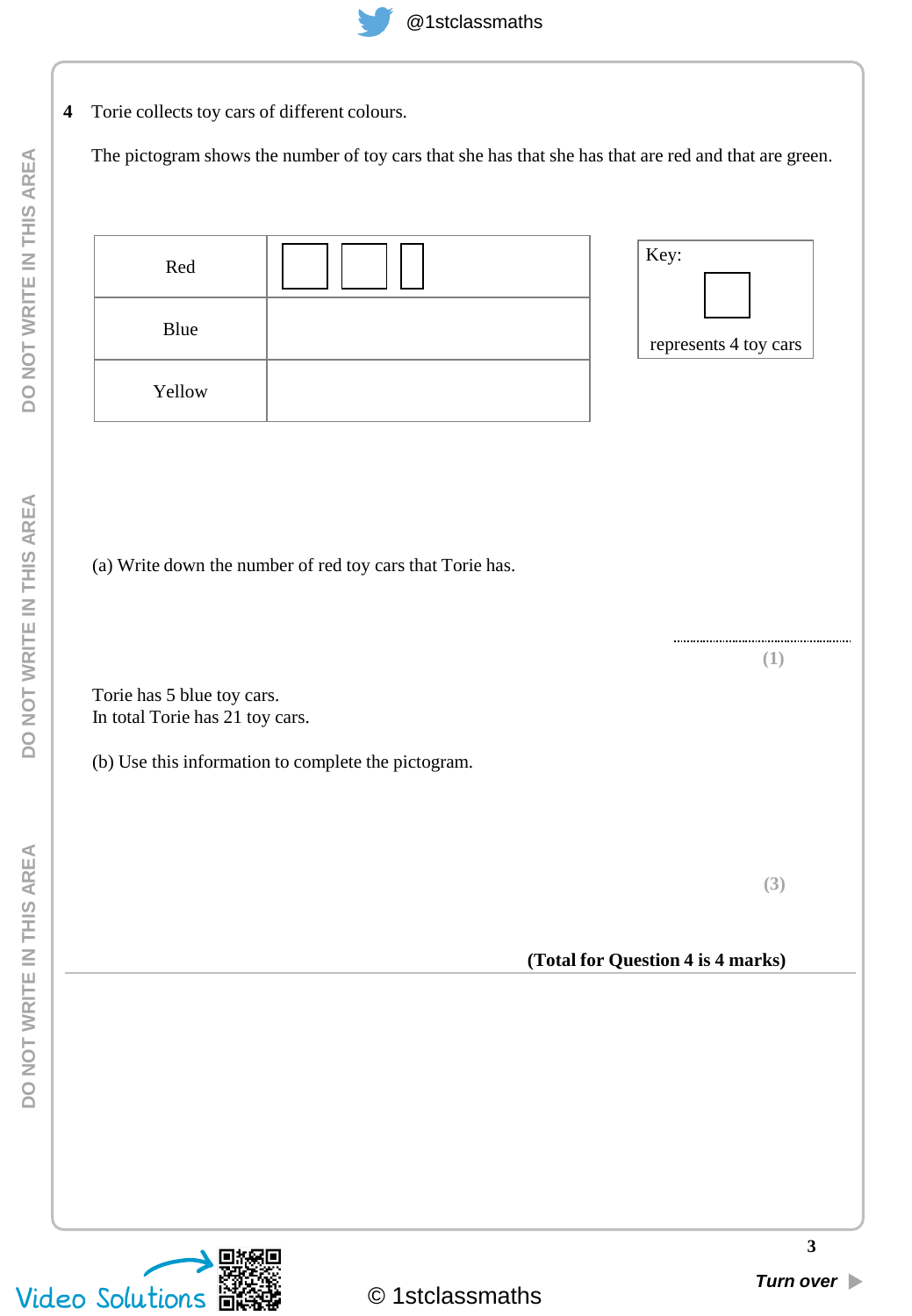

| 5 | Write the following in order of size.<br>Start with the smallest.                                                                                                                                       |             |      |     |                |                                   |  |
|---|---------------------------------------------------------------------------------------------------------------------------------------------------------------------------------------------------------|-------------|------|-----|----------------|-----------------------------------|--|
|   |                                                                                                                                                                                                         | $rac{3}{4}$ | 0.08 | 72% | $\frac{7}{10}$ |                                   |  |
|   |                                                                                                                                                                                                         |             |      |     |                | (Total for Question 5 is 2 marks) |  |
| 6 | Gareth is buying some equipment for school. He buys:                                                                                                                                                    |             |      |     |                |                                   |  |
|   | 5 pens that cost 12p each<br>3 rulers costing 30p each<br>1 calculator costing £6.00<br>1 pencil case.<br>Gareth pays with a £10 note and receives 20p change.<br>Work out the cost of the pencil case. |             |      |     |                |                                   |  |
|   |                                                                                                                                                                                                         |             |      |     |                |                                   |  |
|   |                                                                                                                                                                                                         |             |      |     |                | (Total for Question 6 is 3 marks) |  |
|   | $\boldsymbol{4}$                                                                                                                                                                                        |             |      |     |                |                                   |  |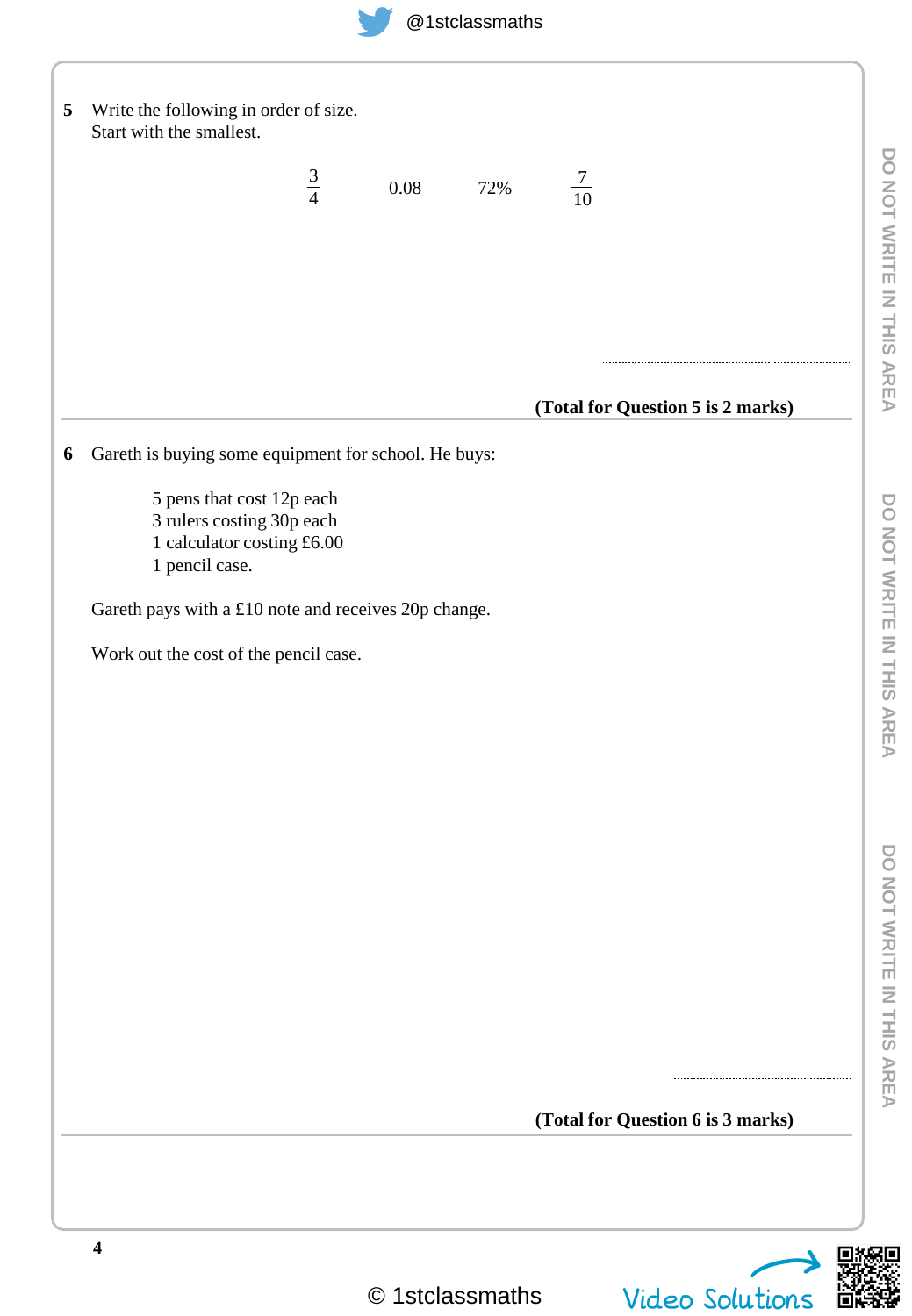

**7** A teacher asks the members of languages club which language is their favourite to study. The dual bar chart shows some of the results.



More students selected French than selected Spanish.

(a) How many more students?

9 girls selected German.

(b) Show this information in the dual bar chart. **(1)**

(c) In total, how many students attended languages club?



**(1)**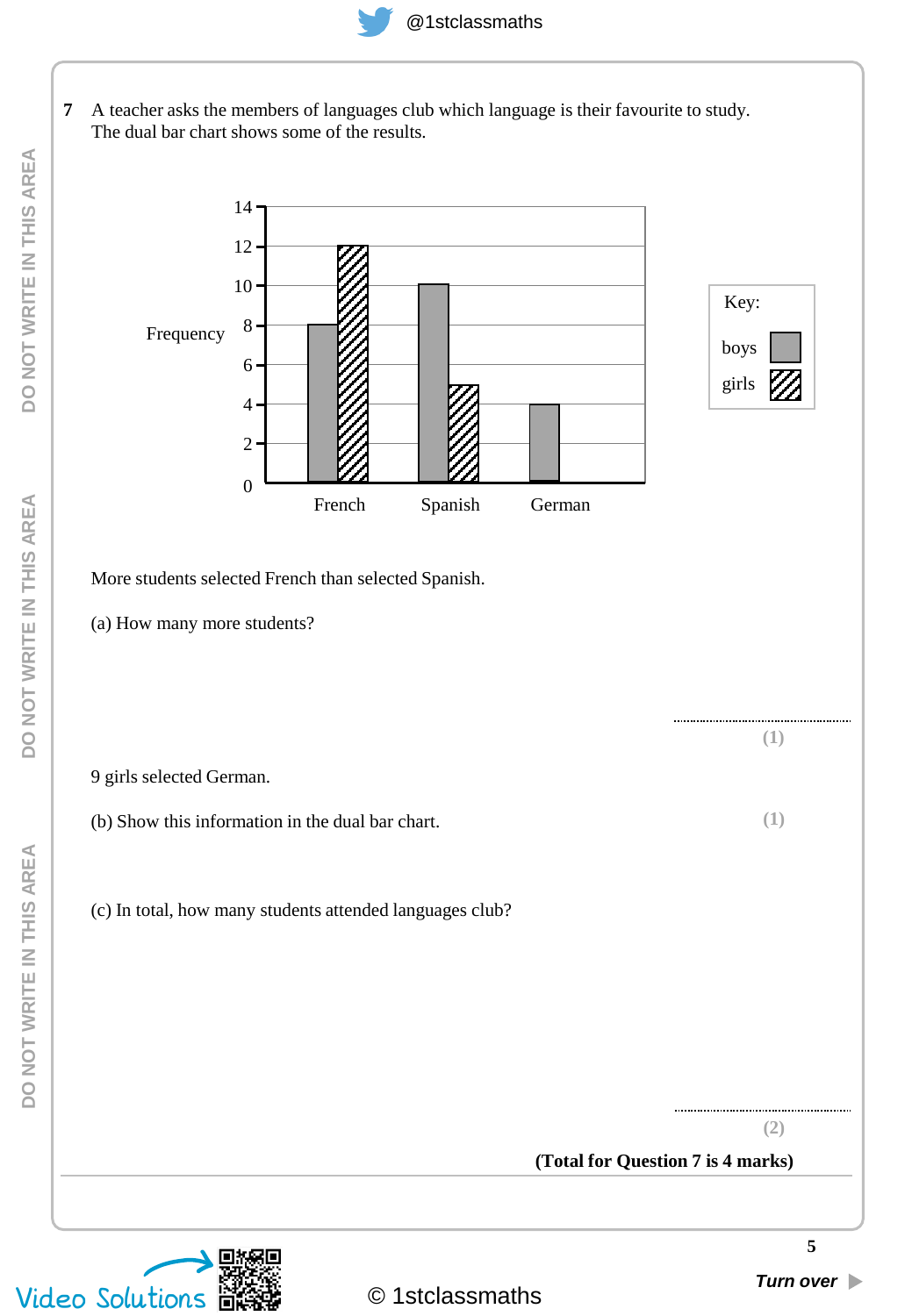



G

**DO NOT WRITE IN THIS AREA**

DO NOT WRITE IN THIS AREA

**DO NOT WRITE IN THIS AREA**

DO NOT WRITE IN THIS AREA

**DO NOT WRITE IN THIS AREA**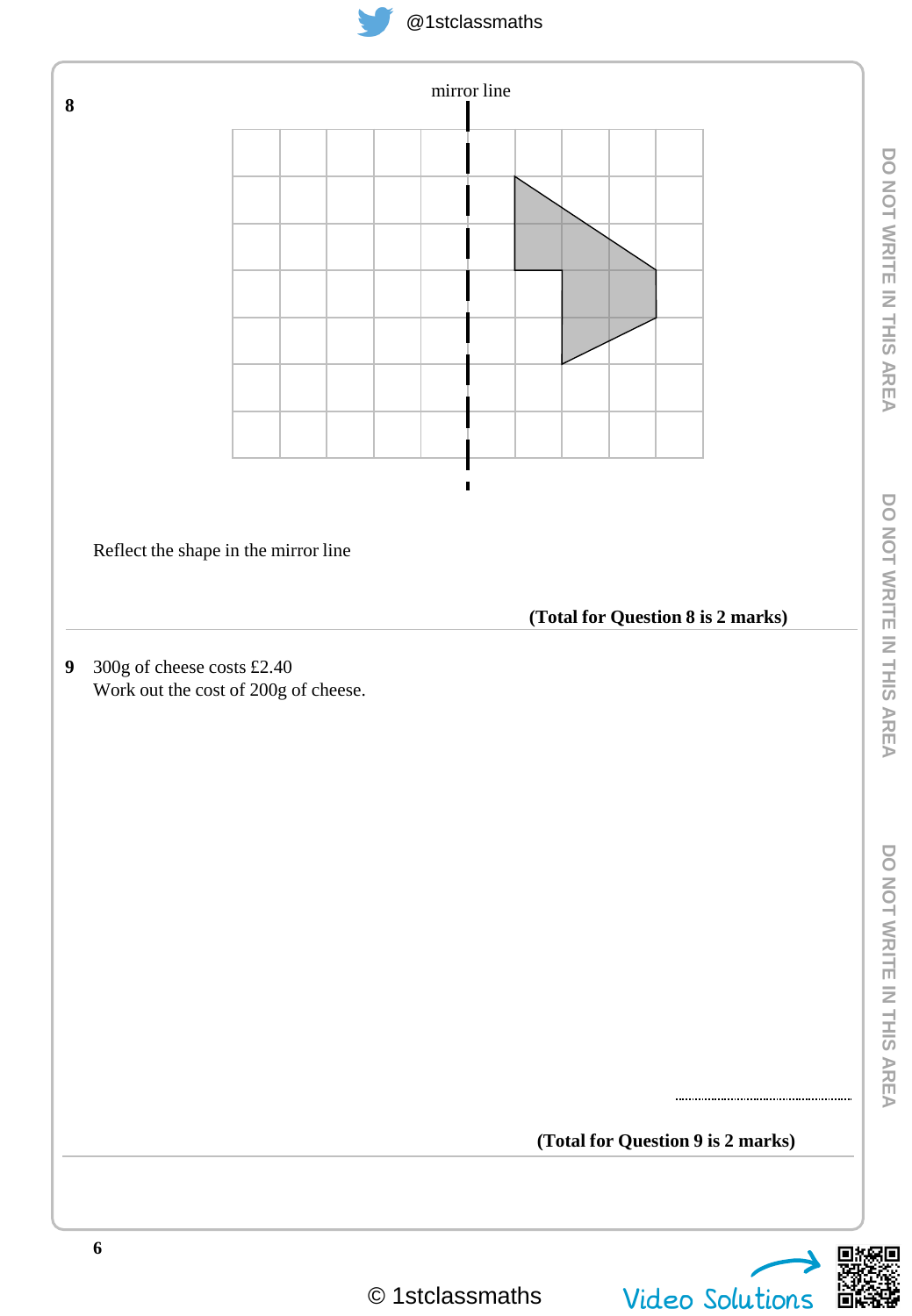| (a) Work out the value of R when $u = 5$                        |                                           |
|-----------------------------------------------------------------|-------------------------------------------|
|                                                                 |                                           |
| (b) Work out the value of u when $R = 43$                       | (2)                                       |
|                                                                 |                                           |
|                                                                 | (2)<br>(Total for Question 10 is 4 marks) |
|                                                                 |                                           |
| 11 Marianna runs 1.2 km.<br>Ian runs 25% further than Marianna. |                                           |
|                                                                 |                                           |
| Work out how far Ian runs.<br>Give your answer in metres.       |                                           |
|                                                                 |                                           |
|                                                                 |                                           |
|                                                                 |                                           |
|                                                                 |                                           |
|                                                                 |                                           |
|                                                                 |                                           |
|                                                                 |                                           |
|                                                                 |                                           |
|                                                                 |                                           |
|                                                                 |                                           |
|                                                                 | (Total for Question 11 is 3 marks)        |
|                                                                 |                                           |
|                                                                 |                                           |
|                                                                 |                                           |

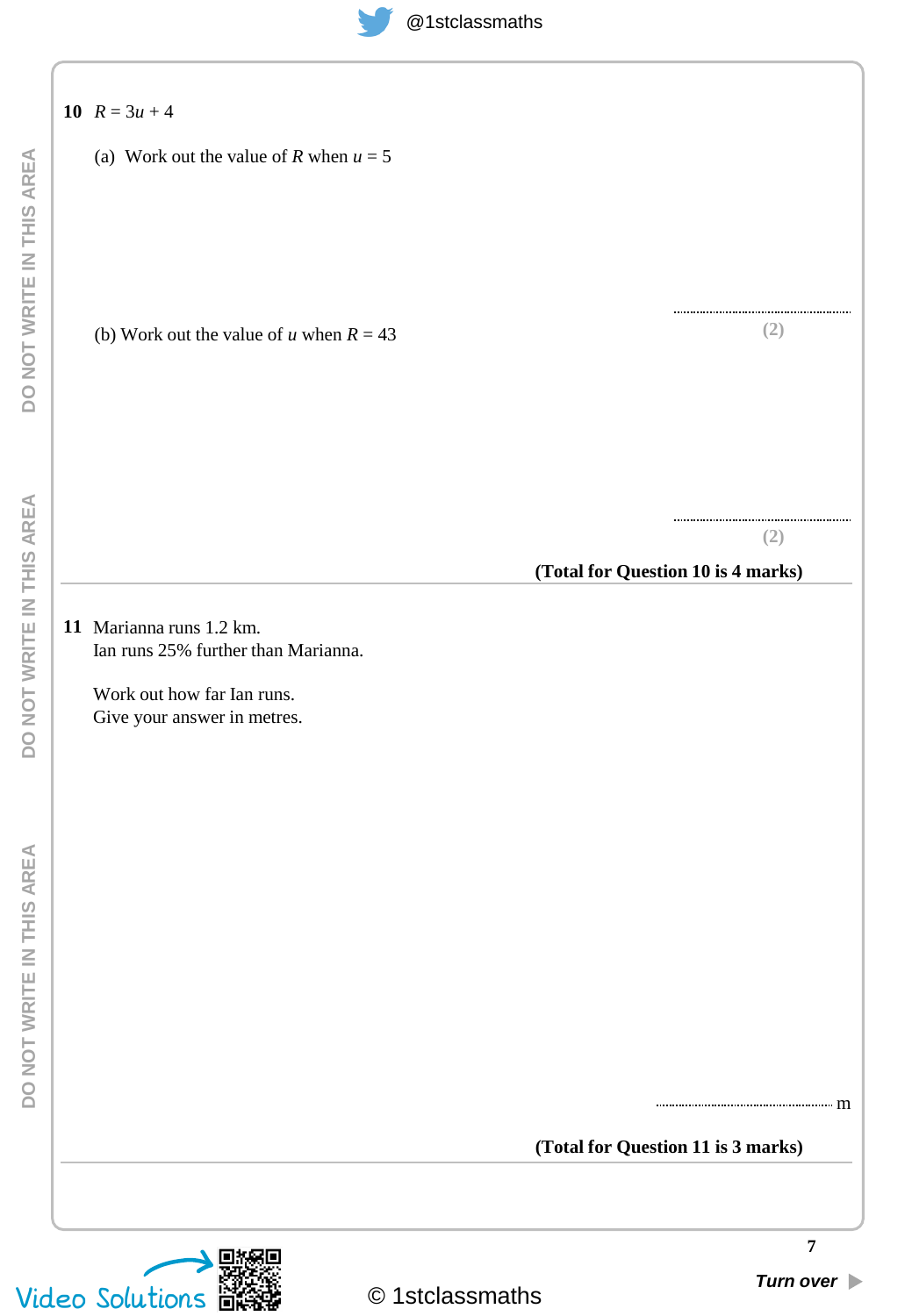| 12 Here are the ages of 20 teachers in a school.                        |        |        |        |        |        |    |    |        |        |                                    |
|-------------------------------------------------------------------------|--------|--------|--------|--------|--------|----|----|--------|--------|------------------------------------|
|                                                                         | 24     | $38\,$ | $47\,$ | $42\,$ | $44\,$ | 31 | 53 | $40\,$ | 55     | 59                                 |
|                                                                         | $45\,$ | $27\,$ | $26\,$ | $44\,$ | $51\,$ | 35 | 35 | 39     | $41\,$ | $62\,$                             |
| (a) Show this information in a stem and leaf diagram.                   |        |        |        |        |        |    |    |        |        |                                    |
|                                                                         |        |        |        |        |        |    |    |        |        | (3)                                |
|                                                                         |        |        |        |        |        |    |    |        |        |                                    |
|                                                                         |        |        |        |        |        |    |    |        |        |                                    |
|                                                                         |        |        |        |        |        |    |    |        |        |                                    |
|                                                                         |        |        |        |        |        |    |    |        |        |                                    |
|                                                                         |        |        |        |        |        |    |    |        |        |                                    |
|                                                                         |        |        |        |        |        |    |    |        |        |                                    |
|                                                                         |        |        |        |        |        |    |    |        |        |                                    |
|                                                                         |        |        |        |        |        |    |    |        |        |                                    |
|                                                                         |        |        |        |        |        |    |    |        |        |                                    |
|                                                                         |        |        |        |        |        |    |    |        |        |                                    |
| One of the 20 teachers is chosen at random.                             |        |        |        |        |        |    |    |        |        |                                    |
| (b) Write down the probability that this teacher is under 30 years old. |        |        |        |        |        |    |    |        |        |                                    |
|                                                                         |        |        |        |        |        |    |    |        |        |                                    |
|                                                                         |        |        |        |        |        |    |    |        |        |                                    |
|                                                                         |        |        |        |        |        |    |    |        |        |                                    |
|                                                                         |        |        |        |        |        |    |    |        |        | (1)                                |
|                                                                         |        |        |        |        |        |    |    |        |        | (Total for Question 12 is 4 marks) |
|                                                                         |        |        |        |        |        |    |    |        |        |                                    |
|                                                                         |        |        |        |        |        |    |    |        |        |                                    |
| ${\bf 8}$                                                               |        |        |        |        |        |    |    |        |        | きょ                                 |

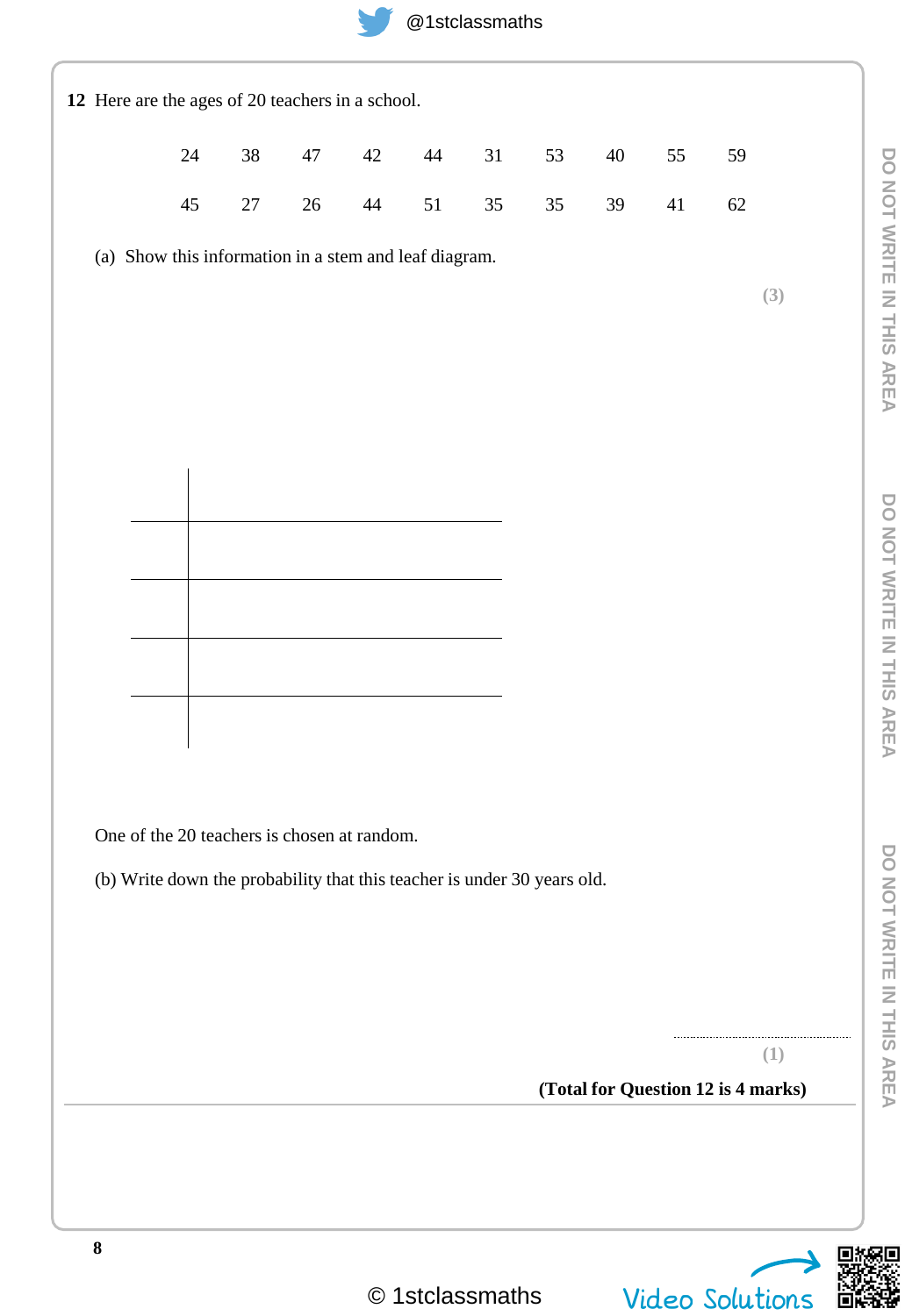**13** Tom drives a journey in two parts.

The first part of the journey Tom drives for 2 hours at 60 mph. The second part of the journey Tom drives for 1 hour 30 minutes at 50 mph.

Tom claims that he drives over 200 miles in total. Show that Tom is wrong.

**(Total for Question 13 is 3 marks)**

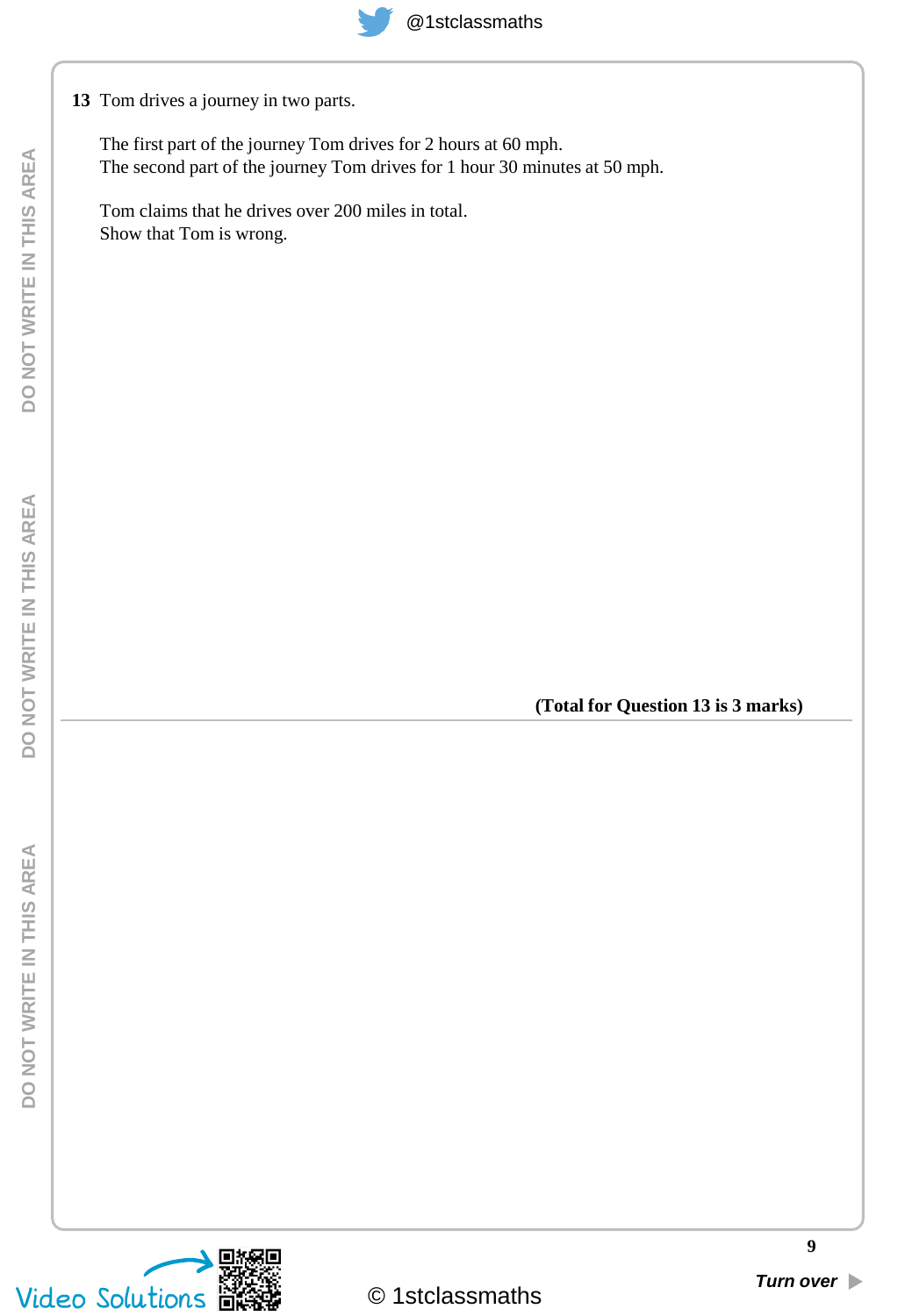|                                                                                | $\boldsymbol{7}$ | $11\,$                        | 15 | 19                                                                              |                                    |
|--------------------------------------------------------------------------------|------------------|-------------------------------|----|---------------------------------------------------------------------------------|------------------------------------|
|                                                                                |                  |                               |    | Write down an expression in terms of $n$ , for the $n$ th term of the sequence. |                                    |
|                                                                                |                  |                               |    |                                                                                 |                                    |
|                                                                                |                  |                               |    |                                                                                 |                                    |
|                                                                                |                  |                               |    |                                                                                 |                                    |
|                                                                                |                  |                               |    |                                                                                 |                                    |
| The <i>n</i> th term of a another sequence is given by the expression $5n - 2$ |                  |                               |    |                                                                                 | (2)                                |
| (b) Find the 7 <sup>th</sup> term of this sequence.                            |                  |                               |    |                                                                                 |                                    |
|                                                                                |                  |                               |    |                                                                                 |                                    |
|                                                                                |                  |                               |    |                                                                                 |                                    |
|                                                                                |                  |                               |    |                                                                                 |                                    |
|                                                                                |                  |                               |    |                                                                                 | (1)                                |
|                                                                                |                  |                               |    |                                                                                 | (Total for Question 14 is 3 marks) |
| 15 Work out an estimate for                                                    |                  | $\frac{499 \times 31}{19.88}$ |    |                                                                                 |                                    |
|                                                                                |                  |                               |    |                                                                                 |                                    |
|                                                                                |                  |                               |    |                                                                                 |                                    |
|                                                                                |                  |                               |    |                                                                                 |                                    |
|                                                                                |                  |                               |    |                                                                                 |                                    |
|                                                                                |                  |                               |    |                                                                                 |                                    |
|                                                                                |                  |                               |    |                                                                                 |                                    |
|                                                                                |                  |                               |    |                                                                                 |                                    |
|                                                                                |                  |                               |    |                                                                                 |                                    |
|                                                                                |                  |                               |    |                                                                                 |                                    |
|                                                                                |                  |                               |    |                                                                                 |                                    |
|                                                                                |                  |                               |    |                                                                                 |                                    |



Ξ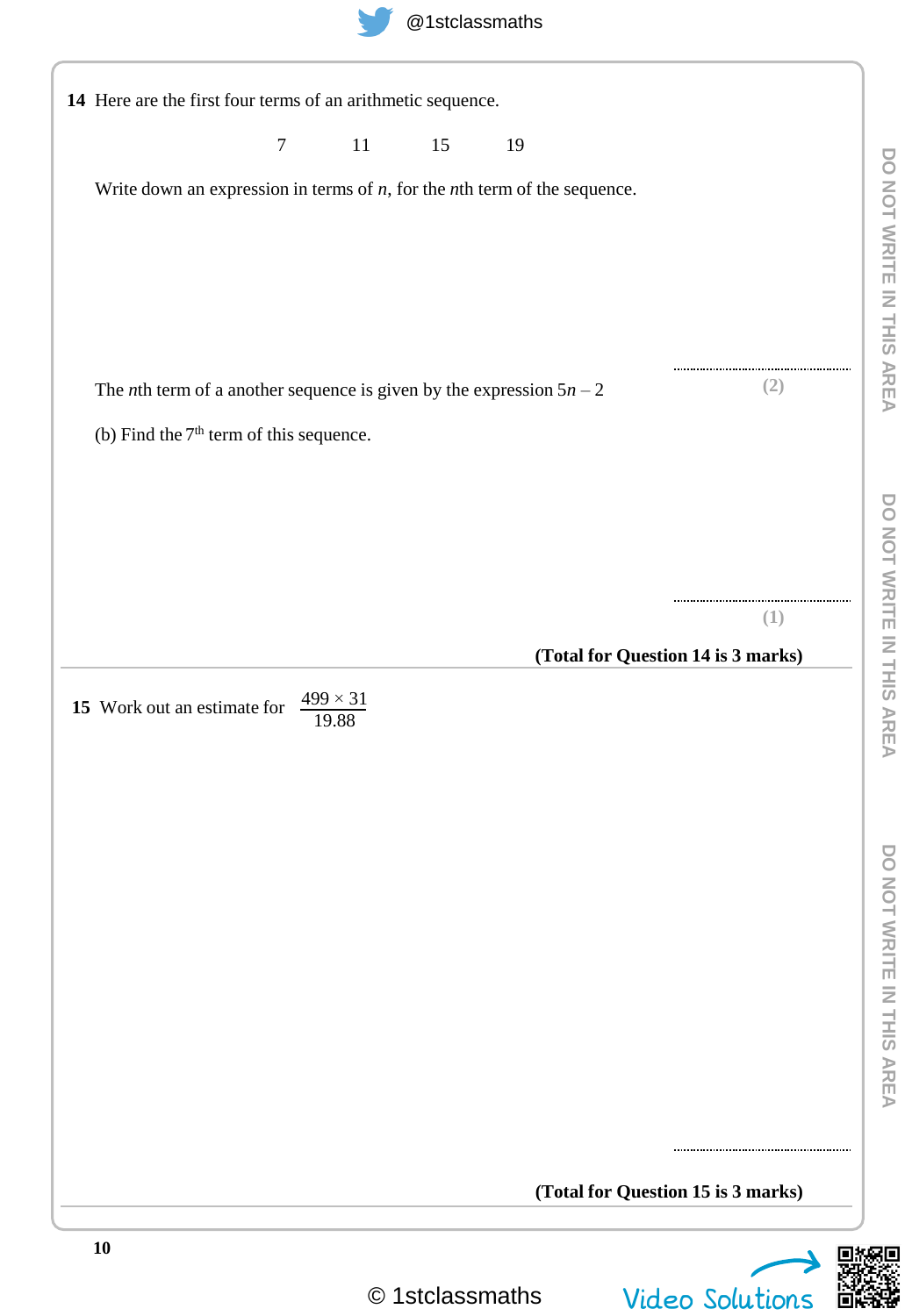

75 of the students are male. 13 males were late to school. 8 females were late to school.

(a) Use this information to complete the frequency tree.



One of the 140 students is chosen at random.

(b) Write down the probability that this student is a male who was late to school.



**(1)**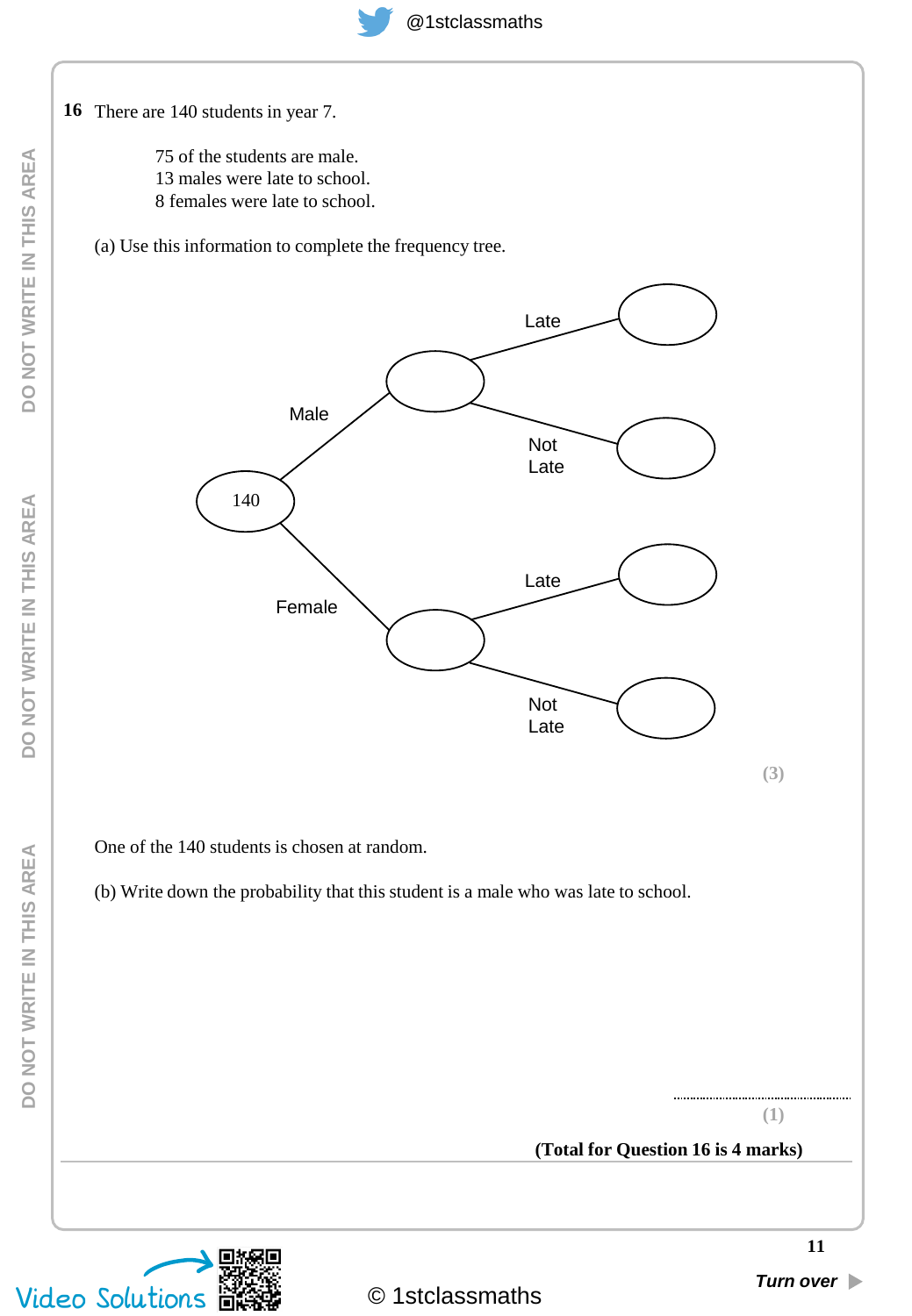

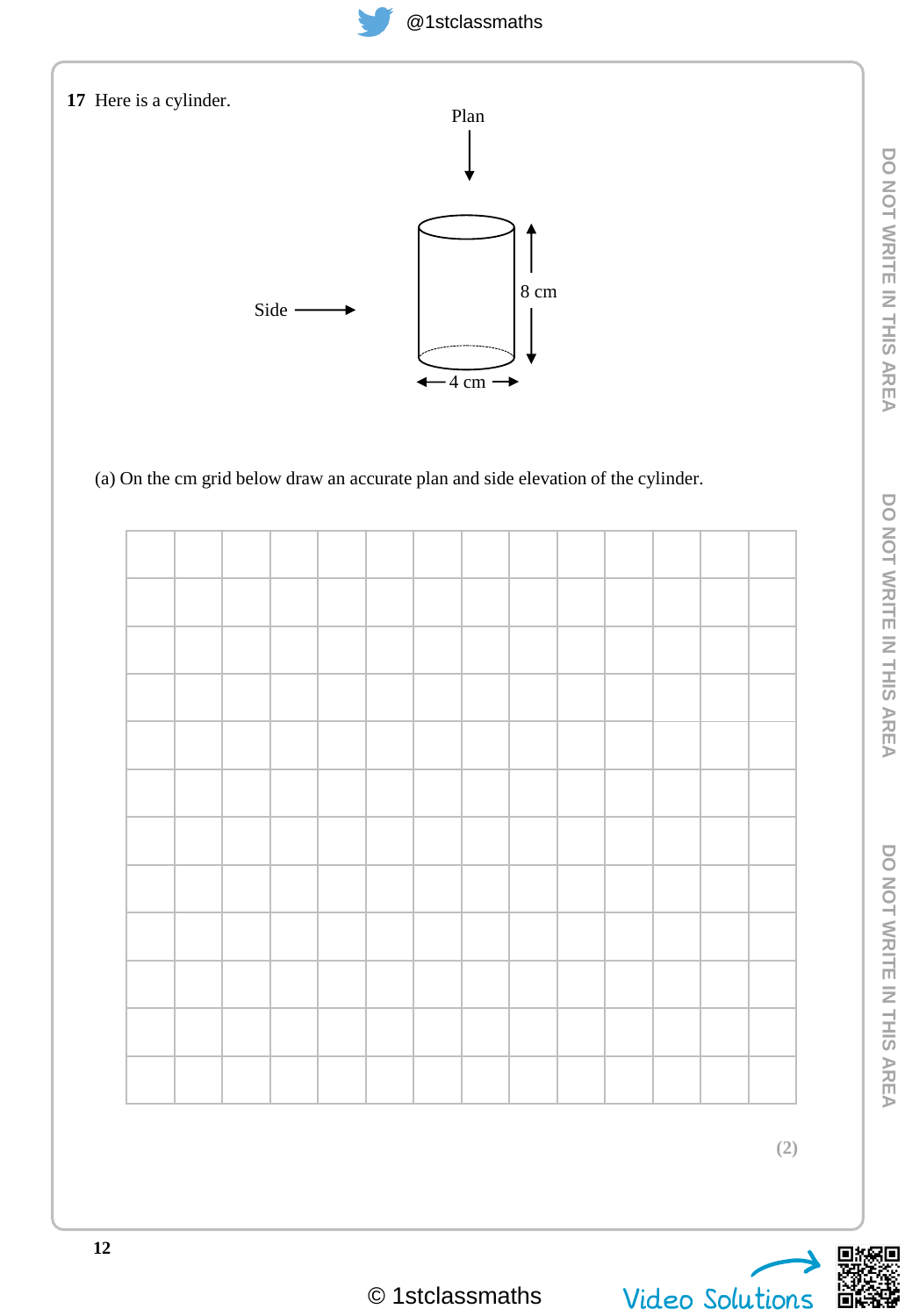

| DO NOT WRITE IN THIS AREA    | 17 (b) Find the volume of the cylinder.<br>Give your answer in terms of $\pi$ . | $8 \text{ cm}$<br>$-4 \text{ cm}$ |                                           |
|------------------------------|---------------------------------------------------------------------------------|-----------------------------------|-------------------------------------------|
| DO NOT WRITE IN THIS AREA    |                                                                                 |                                   | (2)<br>(Total for Question 17 is 4 marks) |
| AREA<br>DO NOT WRITE IN THIS |                                                                                 |                                   |                                           |
|                              | 豒                                                                               |                                   | 13                                        |
|                              | Video Solutions <b>BRSE</b>                                                     | © 1stclassmaths                   | Turn over                                 |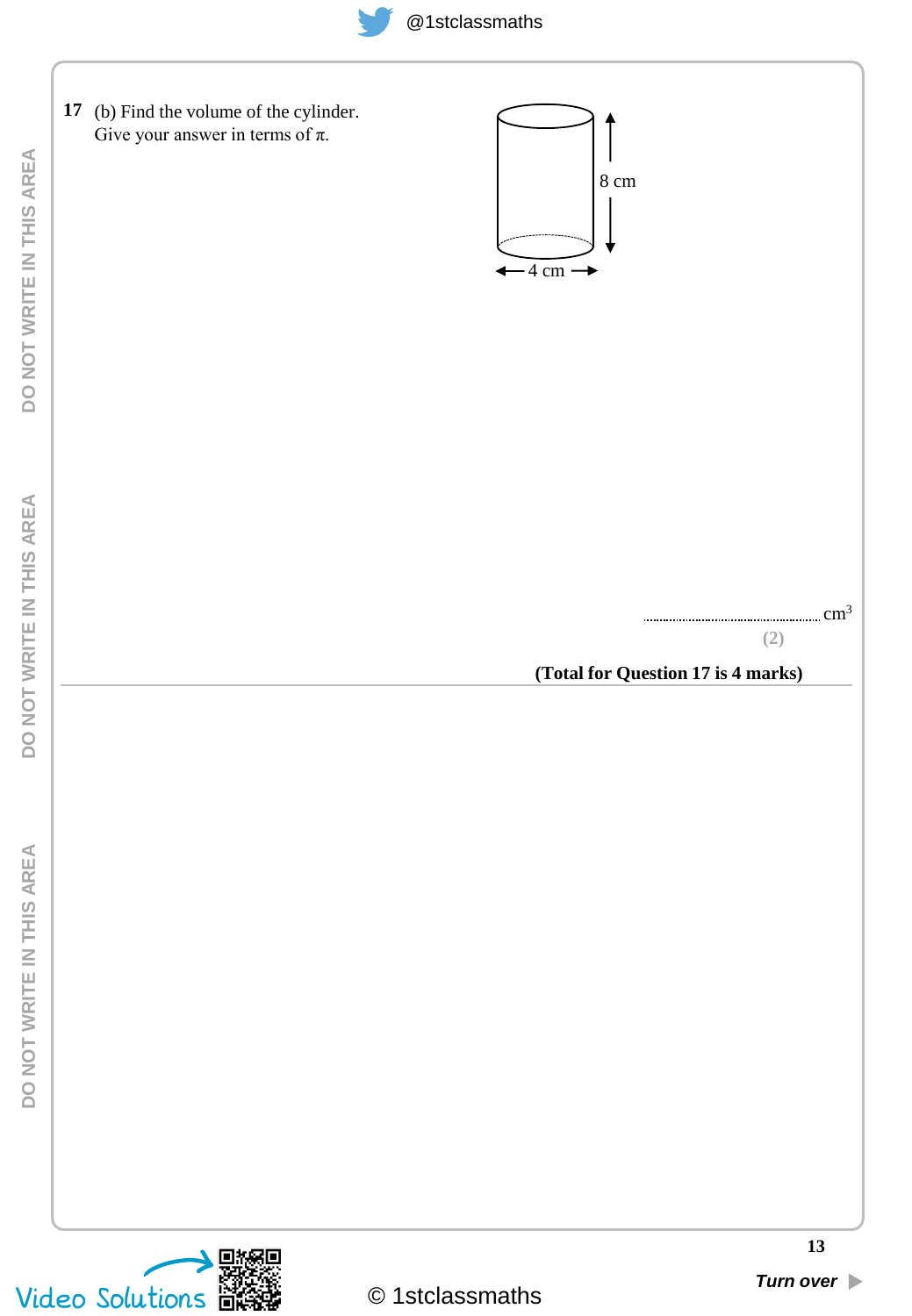| @1stclassmath |
|---------------|
|               |

| $@1$ stclassmaths                               |
|-------------------------------------------------|
| 18 Write 126 as a product of its prime factors. |
|                                                 |
|                                                 |
|                                                 |
|                                                 |
|                                                 |
|                                                 |
|                                                 |
|                                                 |
| (Total for Question 18 is 2 marks)              |
| 19 Solve $9p < 48-3p$                           |
|                                                 |
|                                                 |
|                                                 |
|                                                 |
|                                                 |
|                                                 |
| (Total for Question 19 is 2 marks)              |
|                                                 |



 $\overline{\phantom{0}}$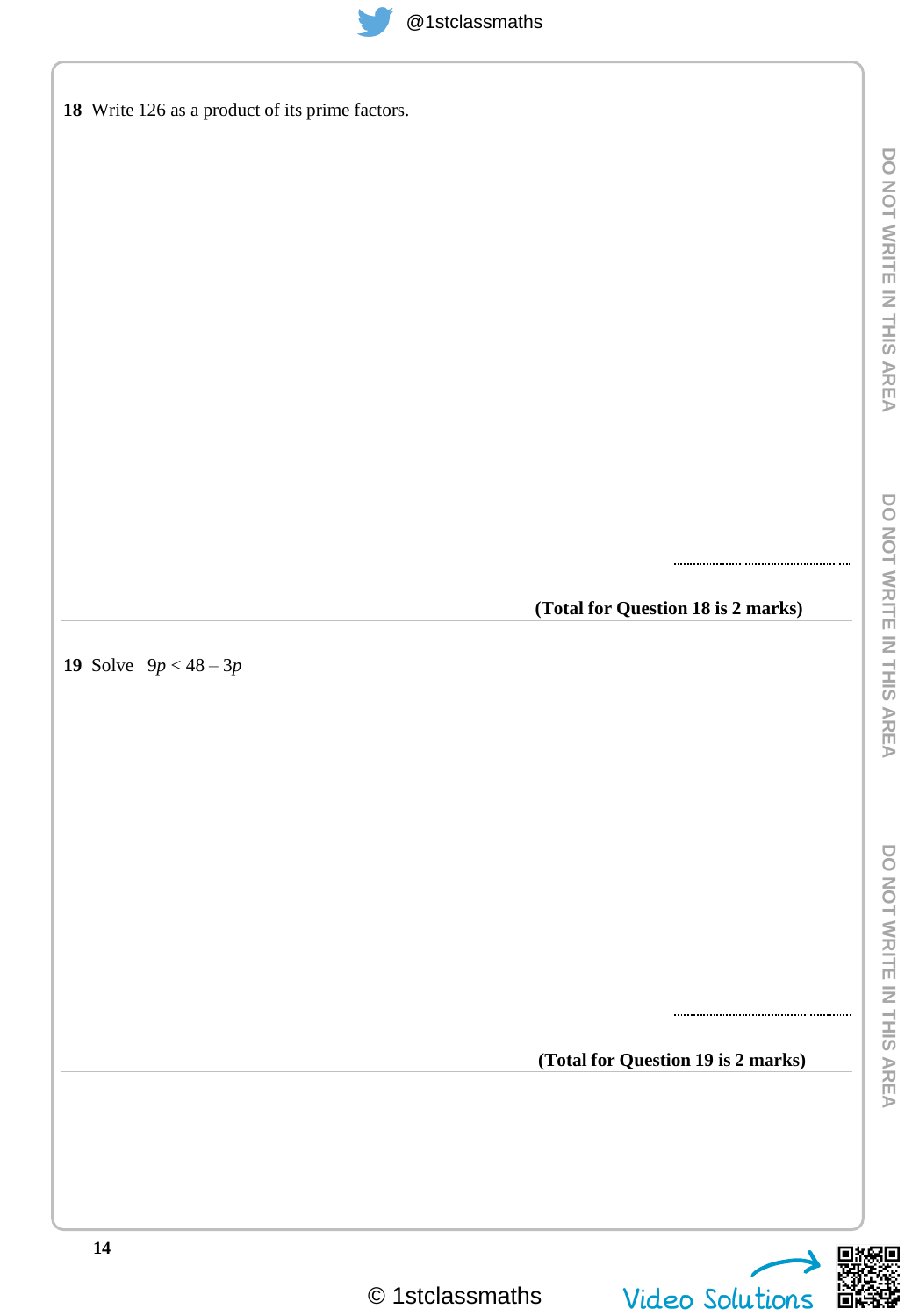**20** (a) Write  $6.25 \times 10^{-3}$  as an ordinary number.

(b) Work out  $(7 \times 10^{12}) \times (4 \times 10^3)$ Give your answer in standard form.

**(2)**

**(1)**

### **(Total for Question 20 is 3 marks)**

**(Total for Question 21 is 3 marks)**

**21** Helen and Emma share some money in the ratio 2 : 5 Emma receives £21 more than Helen.

Work out how much money Emma receives.

© 1stclassmaths Video Solutions *Turn over*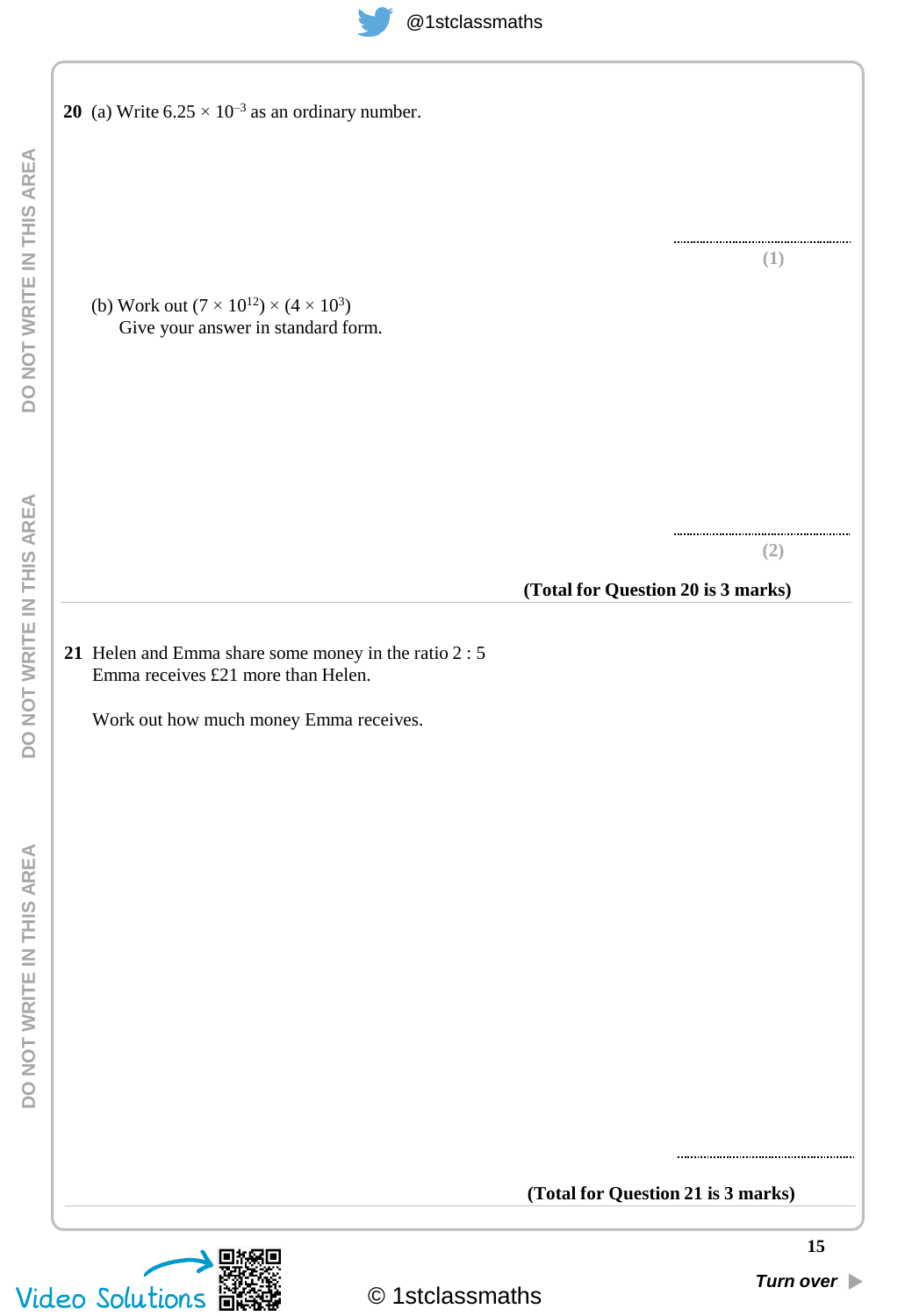| <b>22</b> (a) Work out $\frac{4}{3}$ of 24<br>(b) Work out $4\frac{2}{3} + 3\frac{1}{4}$                   | DO NOT WRITE IN THIS AREA<br>(1)                                                                            |
|------------------------------------------------------------------------------------------------------------|-------------------------------------------------------------------------------------------------------------|
| 23 The diagram show a solid cube.<br>The cube has a mass of 16 grams.<br>Work out the density of the cube. | DO NOT WRITE IN THIS AREA<br>(2)<br>(Total for Question 22 is 3 marks)<br>DO NOT WRITE IN THIS AREA<br>4 cm |
|                                                                                                            | (Total for Question 23 is 3 marks)                                                                          |

Ξ



© 1stclassmaths Video Solutions

**16**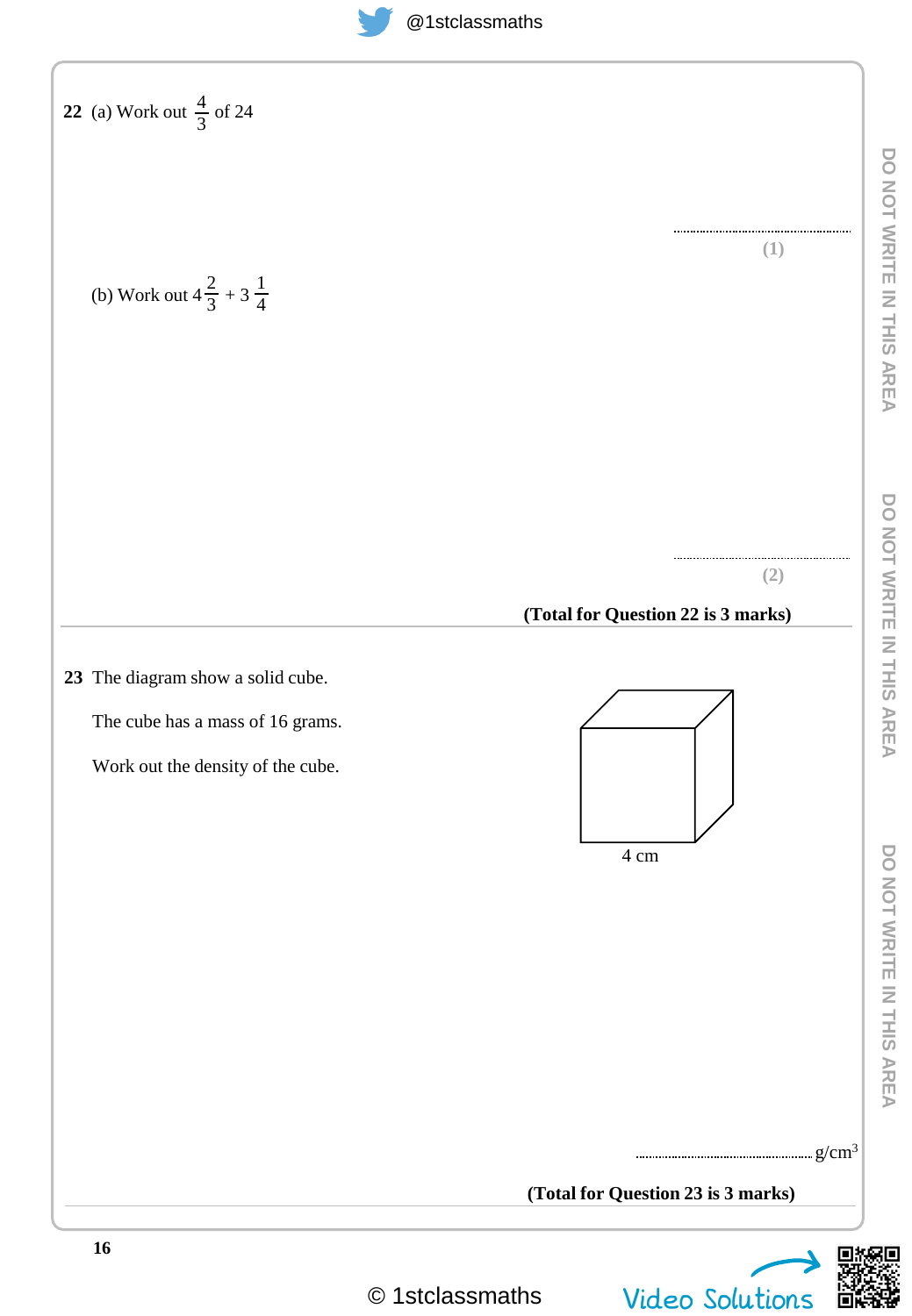





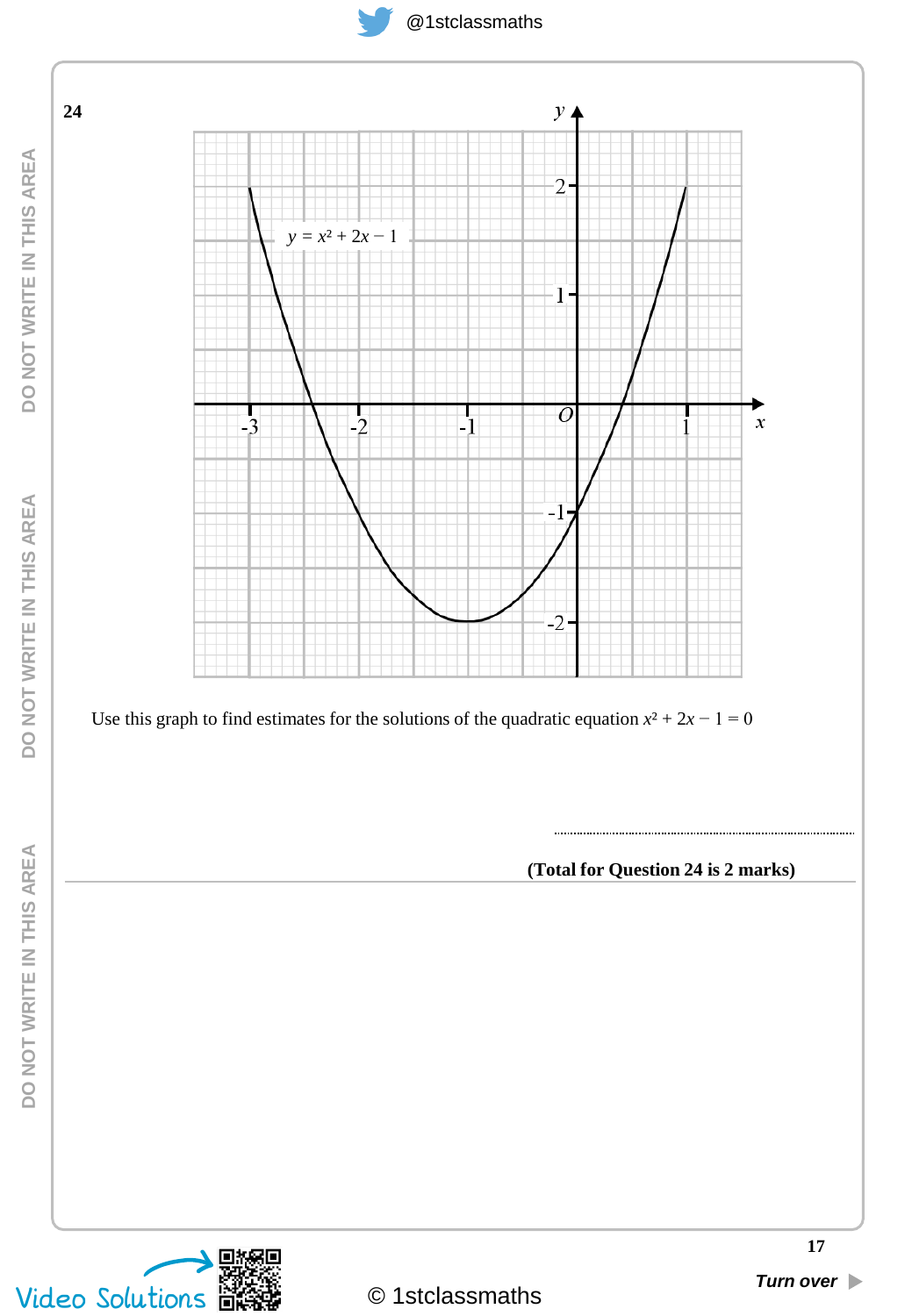**25** *ABCDE* is a pentagon. The pentagon has one line of symmetry.  $\overline{C}$  $\overline{D}$  $\boldsymbol{B}$  $E$  $\boldsymbol{A}$ Angle  $ABC = 4 \times \text{angle } BCD$ . Work out the size of angle *BCD.* You must show all your working.

### **(Total for Question 25 is 4 marks)**



© 1stclassmaths Video Solutions